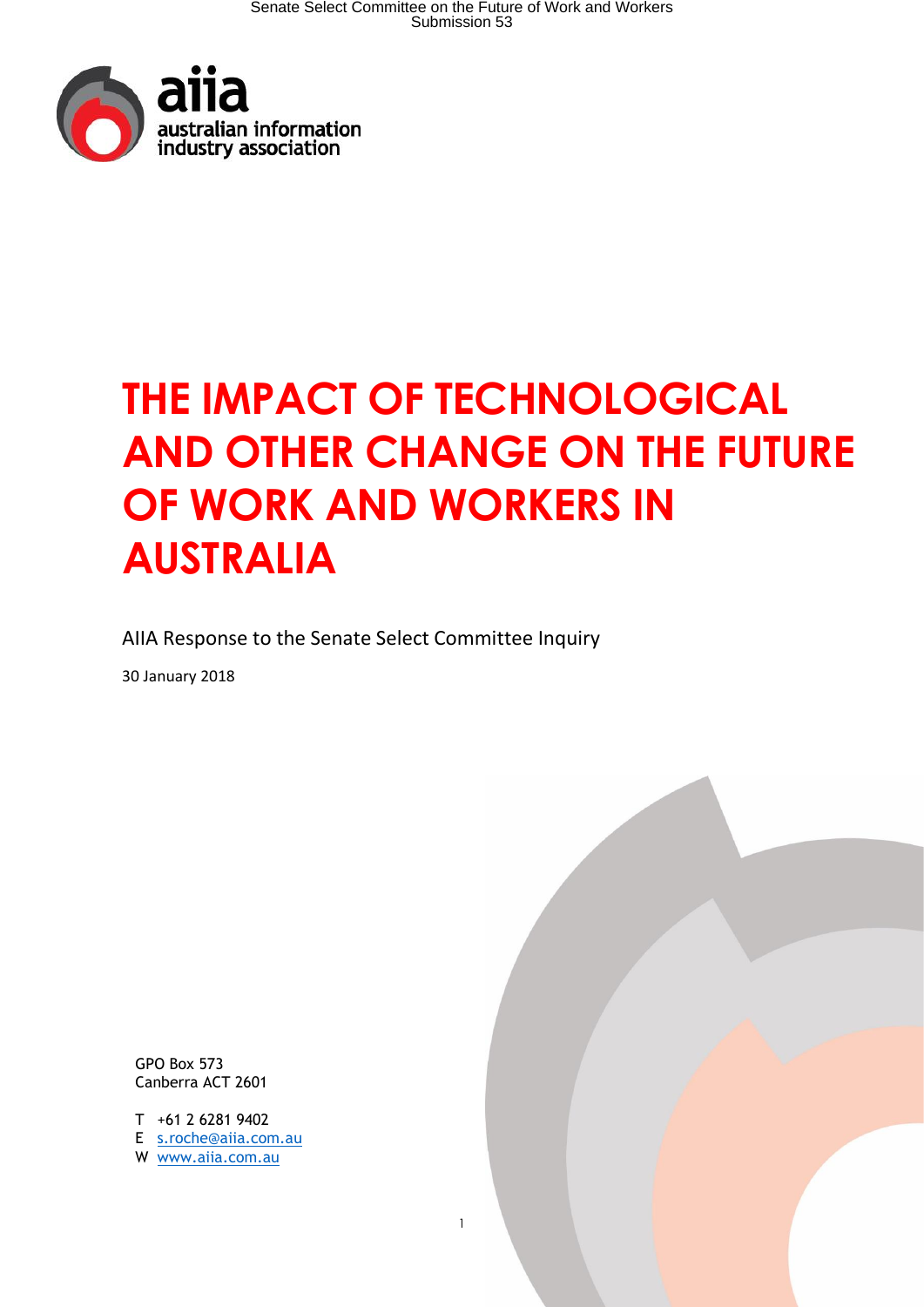# **About AIIA**

The Australian Information Industry Association (AIIA) is Australia's peak representative body and advocacy group for those in the digital ecosystem. AIIA is a not-for-profit organisation that has, since 1978, pursued activities to stimulate and grow the digital ecosystem, to create a favourable business environment and drive Australia's social and economic prosperity.

AIIA does this by: providing a strong voice on policy priorities and a sense of community through events and education; enabling a dynamic network of collaboration and inspiration; and curating compelling content and relevant information.

AIIA's members range from start-ups and the incubators that house them, to small and medium-sized businesses including many 'scale-ups' and large Australian and global organisations. We represent global brands including Apple, Adobe, CISCO, Deloitte, DXC, Gartner, Google, IBM, Infosys, KPMG, Lenovo, Microsoft and Oracle; international companies including Optus and Telstra; national companies including Ajilon, Data#3, SMS Management and Technology and Technology One. While AIIA's members represent around two-thirds of the technology revenues in Australia, more than 90% of our members are SMEs.

Our national board represents the diversity of the digital economy; more detailed information is available on our [web site.](https://www.aiia.com.au/)

# **Summary**

Please note that AIIA's response does not attempt to respond to all elements of the Terms of Reference for this enquiry. We make suggestions throughout the paper for change based on evidence provided by our own research and industry activities of our members.

AIIA welcomes this opportunity to provide input to the Senate Select Committee reviewing the impact of technological changes on the future of work and workers in Australia. The concerns reflected in the Committee's Terms of Reference echo a debate underway internationally on what the likely impact of existing automation and technology capabilities will be on labour markets and employment.

Polarised between hope and fear, the debate has fuelled concerns that a large proportion of occupations and tasks is vulnerable to automation. Ranged against this view is the hope that technology has already ushered in new growth and productivity for global economies, especially developing economies, and will only continue to do so.

AIIA believes that both these views require a positive, proactive narrative supporting early action and intervention to build the human and workforce capabilities and skills required to prosper in this modern digital age, and into the future. Importantly, it needs to be a confident debate about a future in which technology will be integral to the way we work with assurance that mass unemployment is literally not around the corner. While some jobs and people will be impacted more than others, new opportunities and new jobs will emerge. Australians need to know that the impact of technology on how we work and the types of jobs we do can be, and will be, managed. This includes a clear strategy preparing for the future supported by rigorous policy responses. This is imperative to building the confidence Australians need to stay focused and engaged to maintain and grow national prosperity.

Central to an appropriate Government response is the urgent need for a bi-partisan, economy-wide, **Future Workforce Development Strategy** to:

- Establish a needs/gap analysis, informing the government response;
- Identify new jobs and roles that are emerging as technological developments penetrate deeper into economies and labour markets;
- Identify new skills requirements for these jobs including the transition from existing silo-based skills to future workers who are agile, flexible and creative problem solvers;
- Facilitate digital literacy and digital inclusion;
- Address education and training gaps.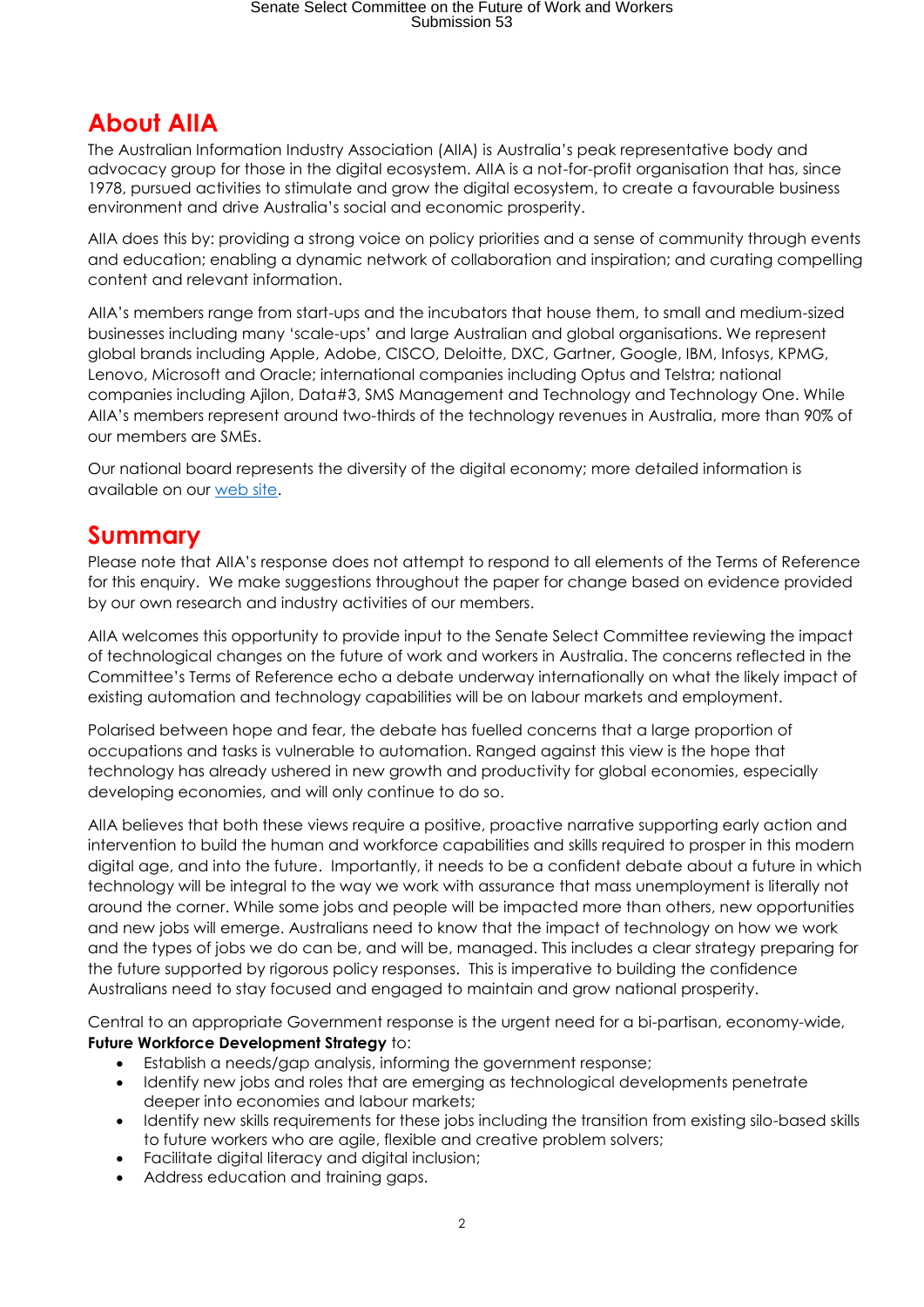In a major research paper recently published by AIIA ("Skills for Today – Jobs for Tomorrow", attached), the industry analysed these and related issues to start a serious and focussed conversation across the broader community about how we best prepare to be workers in an ubiquitously connected and digitally smart world. In developing this research, the sector that is both driving the change and developing the solutions for our future, aims to tackle the debate head on.

To capture and deliver on the actions coming out of this enquiry, AIIA strongly recommends that Government establish a high-level **Future Workforce Action Group** to ensure sound policies translate into robust programs with appropriate regulatory oversight. This Action Group must include unions, business, the education sector and government, and its priorities include:

- Identifying and addressing the needs of vulnerable sectors of the labour market;
- Providing opportunities for workers to re-skill and up-skill to ensure potentially disrupted workers are not displaced or dislocated from the broader community;
- Investigating new skill acquisition and employment based learning pathways, including life-long learning;
- Building Australia's digital literacy capabilities to prevent social and economic dislocation; and
- Working with unions, employers and the broader community to help develop more appropriate and effective digital acceptance, skills, and safety strategies.

### **Introduction**

*"Jobs matter. For almost all of us, they are more than a source of income. They provide opportunities for social interaction; a source of self-esteem; or a feeling of purpose through making a contribution to a profession or community. And the skills embedded in jobs are one of the principal drivers of increased productivity."1*

In its latest review into Australia's productivity, the Commission examines, inter alia, future skills and work in the labour market. It goes on to say that labour markets do not stand still; occupations, skills and jobs come and go, mostly with the introduction of new technologies.<sup>2</sup> But throughout history, no technology (or aggregation of them) has succeeded in removing people's capacity and desire to work. Over the long run, technology has been a friend to many employees, removing jobs that are unpleasant, physically tiring, dangerous or tedious. Overall, employment persistently grew despite these fundamental technology changes, as did wage rates.

There is no doubt however, that some jobs will disappear forever as technology advances. Truck drivers in large mines for example, are replaced by driverless trucks that are safer and more productive. But most bleak projections about the future relate to gross jobs, not net jobs. Historically, technological advances have also created new jobs. This is evidenced by the absence of any downward long-term trends in Australia's employment to population ratio, or a sustained increase in unemployment rates. The degree to which new jobs involve higher skills varies, because there are several mechanisms that affect the skill composition of jobs, such as:

- Technology is often complementary to high-skilled labour. Skilled labour, combined with technology, raises productivity and the demand for more skilled workers.
- Technology also creates jobs throughout the economy. Productivity gains arising from technological progress flow through to the economy — as lower prices, higher wages for the remaining employees, and/or higher profits — to create new demand and associated jobs. 3

It is therefore essential that government introduce policies and programs that enable workers to change jobs readily, and to develop new skills as part of that transition. Policy settings must:

- Create the right supply-side settings for the skills system. This means an efficient, high-quality and flexible education and training system that is driven by the needs of users (the people acquiring the skills and the businesses that need them) rather than the interest of suppliers or legacy models of provision and government funding;
- Ensure that the demand side for the right skills is not frustrated by poor incentives to undertake training, excessive costs of obtaining skills, poor information about the skills needed for future work, or weak foundational skills that make such investments virtually impossible;

**<sup>.</sup>** <sup>1</sup> "Shifting the Dial". Productivity Commission Report No. 84. October 2017

 $^2$  The Commission rightly defines technology with an economic focus; electricity, telephones, plumbing, refrigeration and personal computing are all 'technologies'.

<sup>&</sup>lt;sup>3</sup> "Upskilling and Retraining". Supporting Paper No. 8. Productivity Commission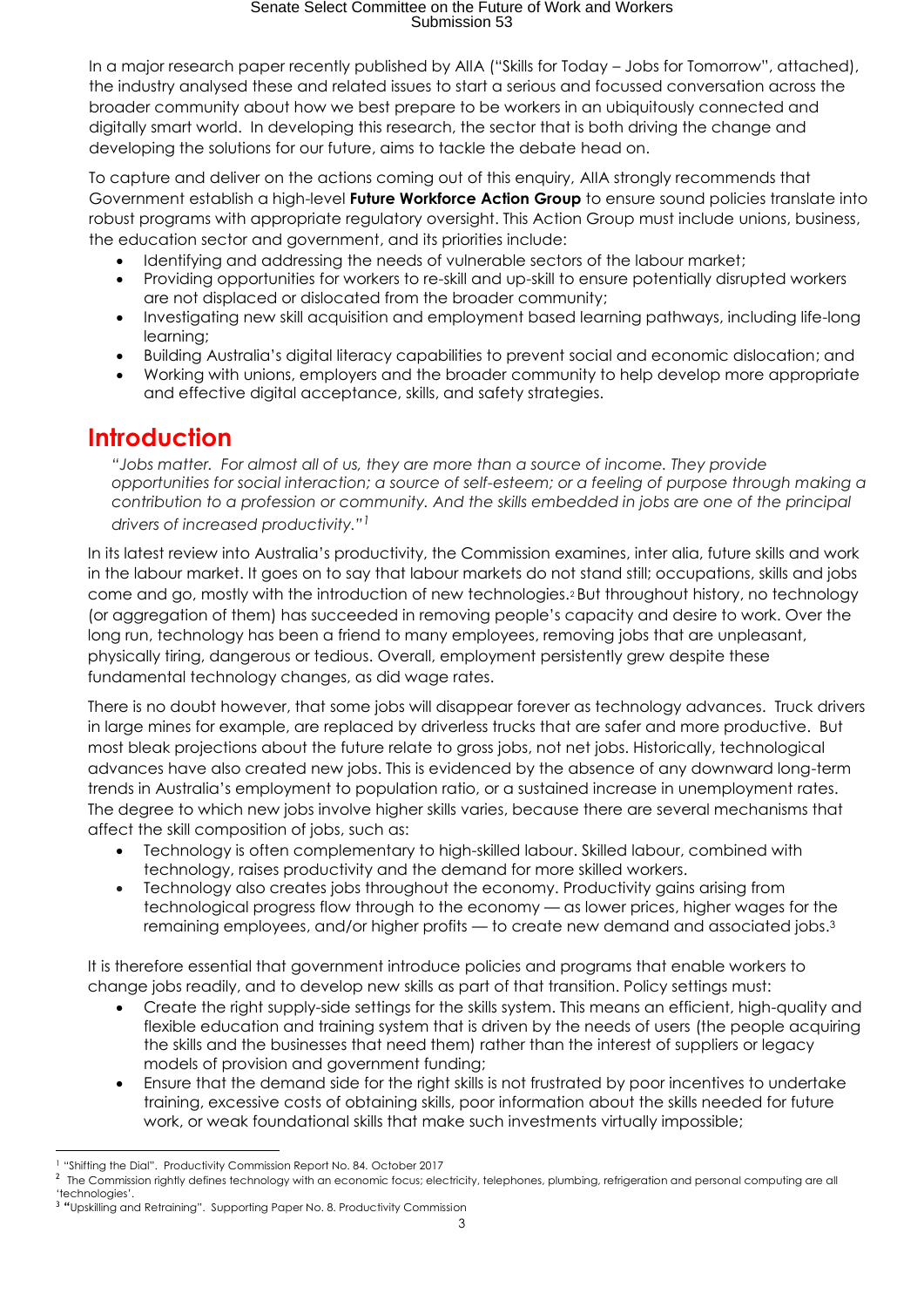- Address other barriers to re-skilling such as the absence of triggers prompting workers to re-skill and lack of advance knowledge about when markets and roles might change. Redundancy is a poor starting point for re-skilling;
- Address employer bias against older worker participation and upskilling;
- Develop a community narrative that openly canvasses all the issues about market automation and skills changes, and provides practical information in a single, comprehensive source about the opportunities available.

# **Technology- Jobs and Growth**

Recent advances in technology have given rise to what is commonly described as the digital economy – an economy based on digital computing technologies. In Australia, like most of the developed world, the digital economy has been growing at an exponential rate with profound implications for the local economy.

Digital technologies contributed an additional 58% to the Australian economy from 2011 to 2013-14, increasing from \$50 to \$79 billion. It is forecast that information and communication technology (ICT) employment in Australia will grow by 2.5% per annum over the six years from 2014 to 2020, increasing the ICT employment base from 600,000 to more than 700,000 workers and outperforming the Australian jobs growth forecast. For those working in ICT management and operations the annual growth rate during the same period is expected to be higher at 3.1%. 4

But ranged against these growth numbers is the wide community and "old-economy" fears that digitisation will reduce or forever change certain businesses. While the move from agriculture to manufacturing to information- based economies worldwide has cost jobs in some sectors, a more positive vision exists but can often become lost amongst alarming forecasts.

As an example, the Committee for Economic Development of Australia (CEDA) predicted that 40% of current jobs (particularly those requiring only low-level skills) have a high probability of being replaced by automation within 10 to 15 years. But AlphaBeta's 2017 report for Google considers the uptake of automation and technology by Australia's business sector and the likely impact this will have on productivity and employment. It makes the point that while automation will impact jobs, it is the way we do our jobs that will change.

It is worth quoting key findings at length:

- Most jobs will change as a result of technology, not disappear. Machines are expected to automate an additional two hours of routine and manual work in an average Australian work week by 2030. As has been the case between 2000 and 2015, most workers between 2015 and 2030 will be spending more time on different tasks within their existing jobs rather than changing jobs.
- Australians' jobs will be safer, more satisfying, and better remunerated.
- Helping workers who lose their jobs as a result of automation is critical to maximising automation's economic benefits. If every Australian was able to spend the extra two hours of weekly work time that machines are expected to shoulder over the next 15 years on highervalue activities (rather than simply reduce their work time by 2 hours per week), it could boost Australia's economy by up to \$1.2 trillion in value (i.e. incremental gains to GDP) over that timeframe.<sup>5</sup>

Accepting that automation and new technologies will impact, to some degree, the nature of jobs and our workforce, and developing and committing to a planned response is where AIIA believes Government's attention must be focussed.

In our view however, the Government itself is not embracing the opportunities and challenges thrown up by this current market transformation. While there is no shortage of rhetoric, there continues to be no dedicated Minister for Technology or a visible focus on technology-induced workforce changes in any portfolio. Australia is at a pivotal point in the development of a skilled workforce that can profitably exploit new roles and innovation provided by the changing nature of work itself. Poised on the edge of

<sup>1</sup> <sup>4</sup> Flinders University AITI. March 2017. AIIA's attached research paper contains more detailed statistics.

<sup>5</sup> AlphaBeta "The Automation Advantage" August 2017. pp. 6-7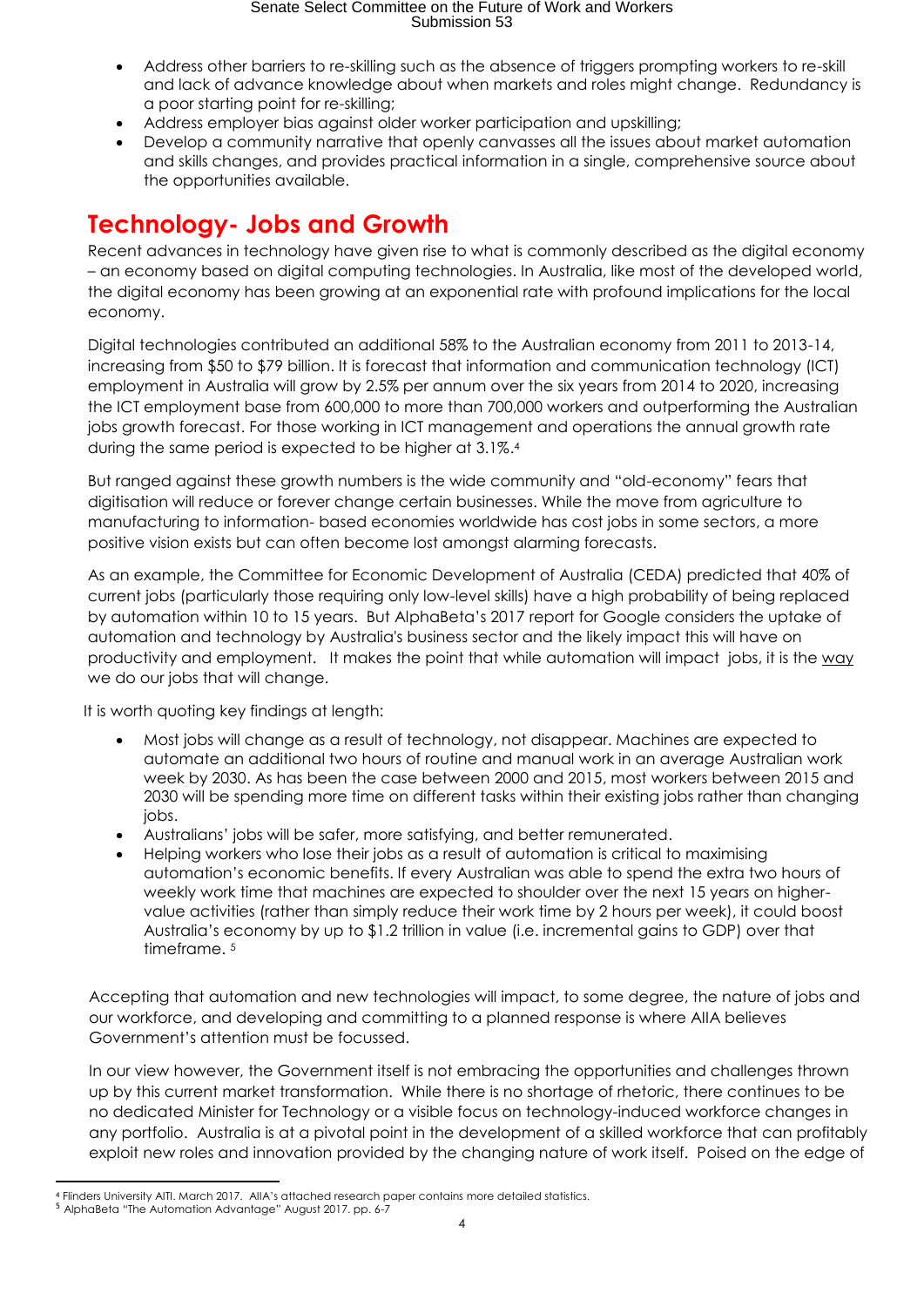significant success through innovation and better education and development of a smart workplace, Australia remains in a backwater compared with leading economies overseas. Other nations are moving quickly into this space and setting up cyber corridors with tax concessions and work/lifestyle conditions to attract top talent and companies. In particular world leading examples can be found in Norway, Sweden, Singapore, East Bloc countries like Belarus, and countries such as India and Malaysia.

#### *Suggested Solutions*

**.** 

*A dedicated Technology Ministry is established and specifically tasked to 'own' and 'lead' the effective integration of digital technologies and related policy and regulatory arrangements across key elements of Australia's economy.* 

# **Future Working Patterns for Australians**

All market sectors and workers across the board will need to embrace new digital and technological advances and opportunities to ensure all our industries remain competitive. Sectors need to think now about the technologies specifically impacting their businesses and the implications for skills development and workforce planning.

AIIA has examined ten market sectors<sup>6</sup> in its research - fast and slow growth included - and projected forward to posit what skills these sectors will need to cultivate to survive and prosper.

In summary, this review found that for all the 'new' jobs emerging in these sectors, new or updated skills and knowledge will be needed as part of core competencies. While some persist in characterising it as only a curriculum-based problem - the emphasis being on increasing the number of students studying science, technology, engineering and maths<sup>7</sup>- at a fundamental level all workers will need the skills to interact with digital technology, regardless of whether they study physics to year 12 or not. A range of 'soft' skills such as communication, empathy, creativity and adaptability complement other 'hard' skills and are useful to navigate changes in job requirements. 8

Technical proficiency alone is not enough. AIIA now knows that even across our own membership of technology leaders, where STEM skills are central, businesses want more than hard technical skills. Enterprise skills such as complex and creative problem solving, innovative thinking, communication skills, teamwork and collaboration and an understanding of the business and industry context are what many of our own members are looking for from their hires. This is consistent with analyst predictions that more technical and cognitive skills such as creativity, reasoning and complex problem solving, combined with social skills (influencing, persuasion, emotional intelligence and the ability to teach others) and processing skills (active listening and critical thinking) are becoming "core" across many industries.

In addition, many Australians, including those with high technology skill sets are demanding a different workplace of the future: minimal or no commuting, to live in their location-of-choice (positive for decentralisation opportunities), the ability to work from home or nearby social pods and flexible work hours of choice. Lifestyle choices are being opened up by the use of technology, and many Australians are embracing this to enhance work life balance.

Of huge concern however, is Australia's ability to deliver high-speed interconnectivity, not just to regional areas, but also within the major cities. Inadequate services, with below par speeds are still the norm even in State capitals. The NBN current roll out, and solution, is not seen as an adequate solution to provide the workplace of the future. This is a huge barrier to Australia being ready to move toward the future of work today, or in the foreseeable future. Australia's connectivity and throughput even in major cities (outside CBD) is poor compared to other developed economies and global competitors.

<sup>6</sup> Mining, agriculture, education, health, retail, construction, transport, finance, professional services, manufacturing.

 $^7$  This notwithstanding, understanding why the demand for STEM skills is not strong in an economy increasing reliant on those skills is a paradox in itself. <sup>8</sup> "Shifting the Dial, op.cit. p. 87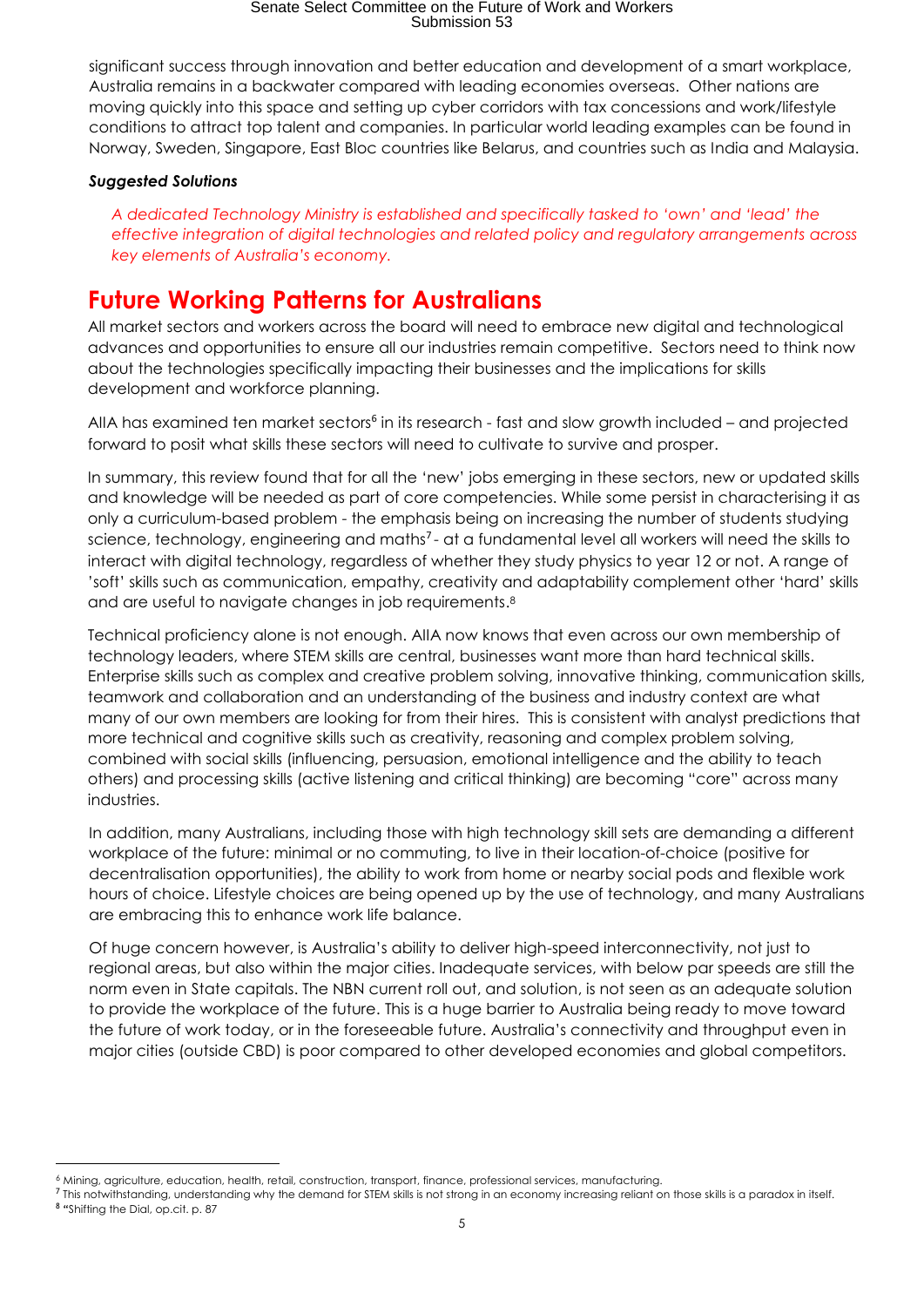#### *Suggested Solution:*

*Independent (including international experts) review of the availability of (and solution to) competent levels of access to infrastructure, in all Australian cities and large regional towns, and the subsequent actioning of this advice.*

Furthermore, Australians are likely to continue to r enhance their careers with extensive overseas absences, due to lack of local support and infrastructure for IT innovation. This creates a significant loss of top talent for periods of a decade or more at the most productive time of their career.

#### *Suggested Solution:*

*Create Technology Corridors with tax breaks for companies (and workers) to set up innovative technology companies, including ground breaking R&D and tertiary incubation companies. Ensure these tax k concessions, while generous enough to attract entrepreneurs and innovators, also require the investment to remain in Australia for ten (10) years minimum*.

### **Improve Skills Formation**

The Productivity Commission's recent review of Australia's record in skills formation is highly critical. The Commission rightly recognises that the current skills system has "fractures that put at risk its capacity to deal with the future labour market changes. There are deteriorating results among school students. The VET system is in a mess, and is struggling to deliver relevant competency-based qualifications sought by industry. Leading segments of the university sector are more focused on producing research than improving student outcomes through higher-@quality teaching."?

Technology creation, adoption, use and diffusion are the long-run drivers of productivity. They require people with the right skills. For example, while jobs for truck drivers in the mining sector are declining, there are opportunities to remotely operate fleets of trucks using different skills. It is crucial to develop the appropriate policy settings for re-skilling when these disruptions occur in the market. These are new business models. They need people with skills and an understanding of the ICT systems in use. There is additional value in improving skills formation from foundational to advanced<sup>la</sup> because it gives people better job security, income and job satisfaction.

Looking at the Commission's criticisms in more detail:

#### **Schools**

The most recent OECD PISA (Program for International Student Assessment) tests show absolute falls in average scientific, reading and mathematical ability, a growing share of lower performers and a diminishing share of high performers in all three domains. Australia has been sliding down in these rankings for the past fifteen years.<sup>10</sup> This augurs ill for our future and does not sit well with the skills required for an advanced economy.

Industry leaders are trying to address this gap now. A new program called Pathways to Technology ("P-TECH") provides students with the skills and support required to successfully navigate the transition from school to work or university.

The P-TECH model is based on a partnership between education and STEM industry sectors to provide opportunities and support to students with:

- An industry mentor
- Hands on workplace experience
- Defined pathways to achieving a higher qualification
- Innovative approaches to learning
- Links to employment

**<sup>.</sup>** <sup>9</sup> See generally, "Shifting the Dial", chapter 3.

<sup>10</sup> The OECD co-ordinator of the PISA tests said in late 2017 that Australia has a "tolerance of failure" while Asian economies focus on teaching excellence. A spokesman for the Federal Department of Education said that "Australia already has the world-leading Australian Early Development Census that the department runs every three years ... for all children in their first year of full-time school", which it believes is "a more valuable tool" than the OECD's new test. **SMH**, 28 September 2017.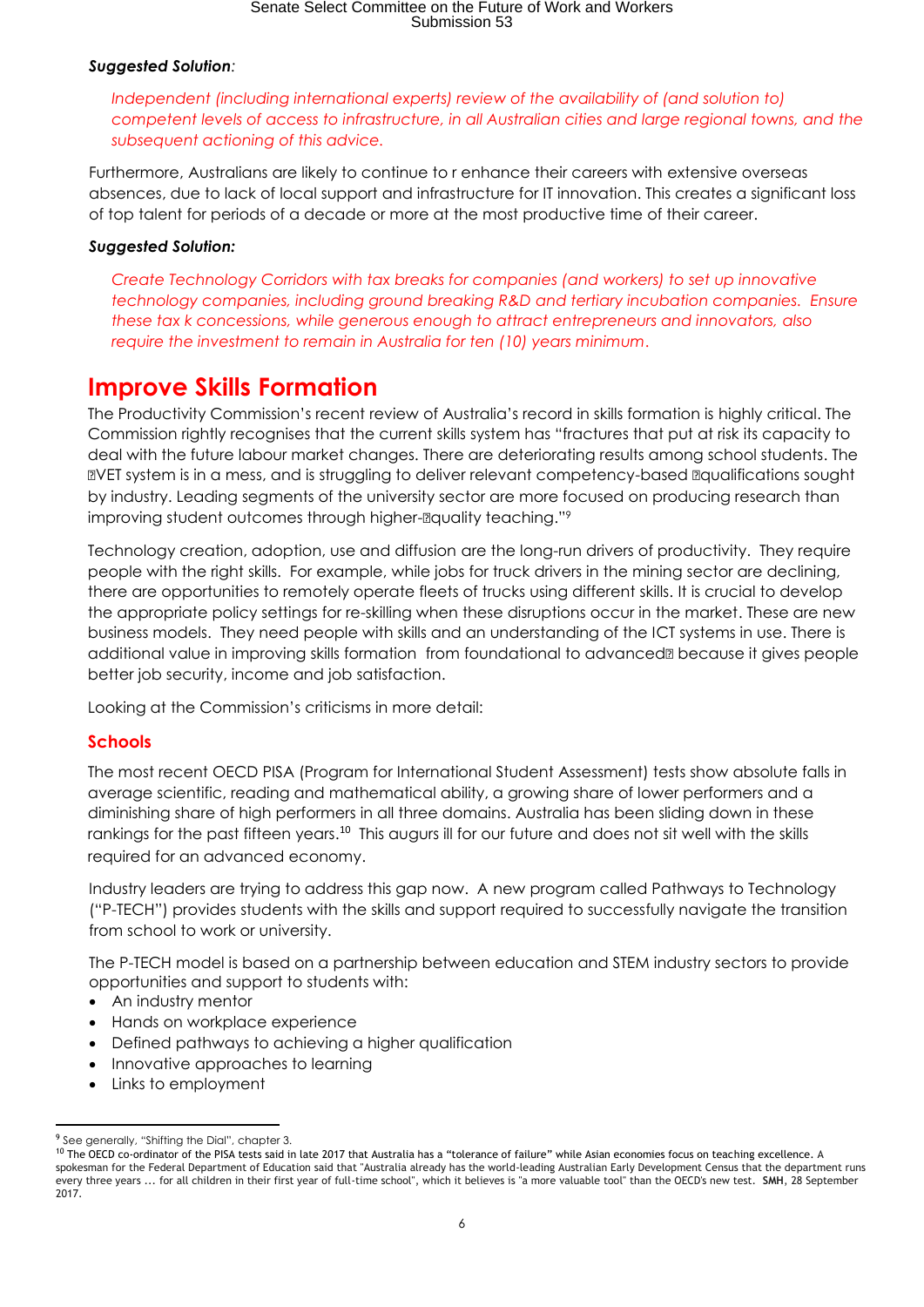• Learning opportunities using multiple teaching methods and tools [\(https://federation.edu.au/ptech\)](https://federation.edu.au/ptech)

#### **Vocational Training**

Despite its important but complex role, the VET sector has been beset with a raft of problems leading to a sector characterised by rapidly rising student debt, high student non-completion rates, poor labour market outcomes for some students, combined with unscrupulous and fraudulent behaviour on the part of some training providers. These outcomes reflect a range of problems in the VET sector. The Commission lists these problems as:

- Program failure of the VET FEE-HELP scheme due to poor oversight
- Endorsed training qualifications do not meet employer needs
- Training is too 'job-specific' rather than 'work-ready'
- Declining VET enrolments, increasing fees and competition with universities.

AIIA has developed a skills acquisition model based on work already undertaken in the UK (see below). The AIIA "Higher Apprenticeship" model provides an employment based, remunerated learning pathway as distinct from internships and work placed learning. The approach proposed by AIIA

- meets requirements of the industry (employers) because content is based on their needs;
- includes learning and skills development 'on the job' as opposed to work experience post course learning;
- enables 'students' to be employees who are remunerated while learning in situ;
- enables employers to attract a small Government sponsored allowance in recognition for investing directly in skills development; and
- involves an active three-way strategic partnership with the student employee at the centre.

The partners are the government (federal and/or state/territory), the employer and the learning provider. This new model is targeted to commence in early 2019 – and will provide an agile model of skills development aligned to the technology driven changes of our future workforce.

#### **Universities**

As one of the main vehicles for skills formation, universities face funding constraints, poor student outcomes, poor matching of skills to employer needs and declining completion rates. In addition, an over-emphasis on research (mandated by regulation if an institution is to be called a "university"), compromises excellent teaching.<sup>11</sup>

For those who do complete their degrees, post-graduation employment outcomes have been getting worse. Full-time employment rates for recent graduates have been declining, even as the Australian economy has continued to grow. Many of those who do not work full-time are not in that position by choice, with the underemployment ratio among graduates at 20.5 per cent in 2106, compared with about 9 per cent in 2008. Graduate starting salaries have also been growing slower than wages across the broader economy, declining from nearly 90 per cent of average weekly earnings in 1989 to about 75 per cent in 2015.

Government is the system designer, primary funder and supplier of formal education; these revelations from the Commission's research clearly highlight that governments must change what they do. AIIA supports the Commission's reform suggestions in this critical sector. They include:

• Improve the education outcomes of school students through ensuring that the best possible teaching methods are being used in the school system, supported by an educational evidence base and the employment of high-quality, well-trained teachers in the fields where they are needed;

 $\overline{a}$ <sup>11</sup> As part of the 2017 **Budget, the Government announced it would examine the requirement for universities to conduct research as part of the review of** the higher education Provider Category Standards. If, as a result, the higher education market was opened to teaching-only universities, rigorous Dquality standards and auditing would still be needed, in order to avoid repeating the mistakes of the DDVE sector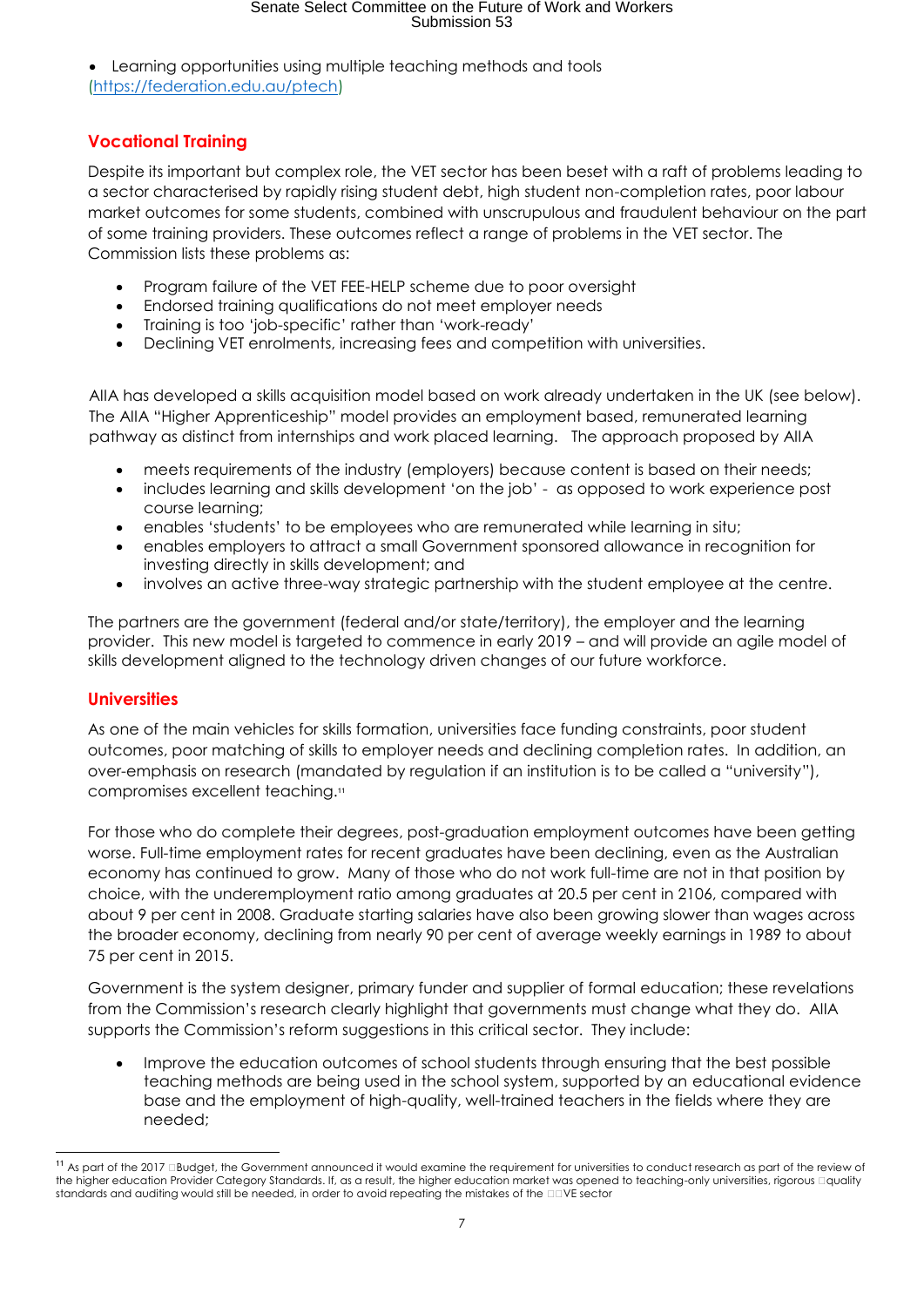- Introduce a more araduated system of student assessment to signal to employers the level of proficiency in vocational education and training;
- Develop an objective accreditation system that signals the quality of skills, regardless of how they are acquired, to encourage the growth and acceptance of new models of skills formation that are faster, cheaper and more flexible;
- Improve student outcomes by providing affordable, high-quality university education with qualifications that are relevant to labour market needs.

AIIA has also developed clear analysis and recommendations in this critical area, as part of its research into the future workforce (see attached for further detail). To effectively participate in the workforce of the future, children today (and in the future) need to develop a more 'holistic' skills portfolio. This includes increased general STEM capabilities and, more importantly, creativity, reasoning and cognitive processing skills.

The most effective and efficient way to do this is by integrating them in the learning experience of other specialist and mainstream skills. This requires more creative approaches to curriculum development and delivery combined with new classroom learning and student engagement techniques, upgrading teacher skills and revised education outcomes measures.

At the tertiary level improved alignment between graduate skills and work readiness and the needs of employers is required. This is one of the greatest areas of opportunity for industry to contribute to future skill development. In collaboration with tertiary peers, AIIA has identified options such as:

- Reciprocal exchange programs for universities and industry;
- Embedding industry practices into engineering and ICT courses;
- Defining priority graduate attributes;
- Implementation of 'for credit' work-integrated learning of the national scale.

New skill acquisition models are also needed. For example, higher apprenticeship schemes aimed to meet the needs of advanced training outside the traditional university system and which provide an employment-based learning path (as outlined elsewhere in this response).

In relation to the crucial issue of qualifications' relevance to market needs, AIIA notes that the 2017 Employer Satisfaction Survey (ESS) shows an overall satisfaction drop indicated by employers of 4 per cent year on year over the 2016 ESS, for information technology graduates.12 Employers indicated satisfaction with technical proficiency and foundational skills of ICT graduates, and this is in line with AIIA member feedback. However, the 'softer' skills needed to navigate future workplaces are not surfacing in current graduates from Australia's tertiary institutions.

### **Digital literacy – it's not a job displacement matter**

Basic digital skills in the new economy are essential. Digital literacy is becoming a foundational skill in workplaces. With the digital economy changing the way work is carried out, digital skills are increasingly being integrated with the capabilities to process complex information, communicate with co-workers, solve problems, plan in advance and deal with ambiguity.

This is not a job displacement issue but the inevitable reality of operating in a modern, global and digital economy. It is as essential as numeracy and literacy is to everyone participating in a post-industrial revolution economy.

The Economic Impact of Basic Digital Skills and Inclusion Report in the UK in 2015 provides a definition of basic skills, set out below.<sup>13</sup>

 $\overline{a}$ <sup>12</sup> Both ESS documents can be found a[t http://www.qilt.edu.au](http://www.qilt.edu.au/)

<sup>&</sup>lt;sup>13</sup> Tinder Foundation and GoON.UK, The economic impact of basic digital skills and inclusion in the UK (November 2015)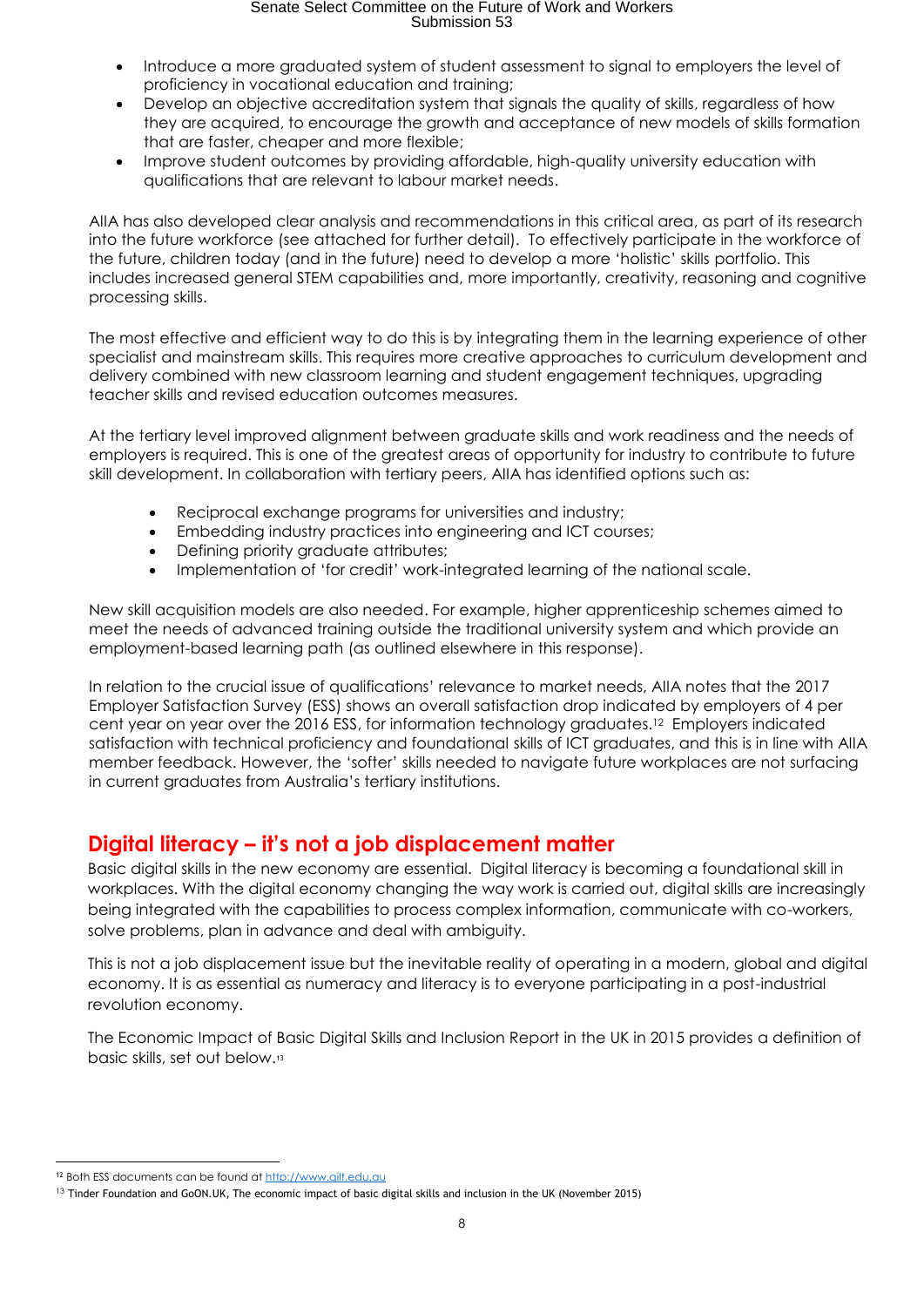#### **An individual with Basic Digital Skills is expected to have the capabilities to undertake the following tasks**

- Manage information: having the skills to use a search engine to find information, search for deals on comparison websites, able to bookmark useful websites and services and store data on a device or in the cloud.
- Communicate: the individual is able to keep in touch with family and friends using emails, instant messaging, video calls and social media. This includes the ability for an individual to post comments on forums, connect with online communities and leave feedback e.g. on shopping websites and for service providers about purchases or experiences they've had.
- Transact: the ability to undertake financial transactions, such as completing a Universal Credit application, ordering shopping, booking travel, managing bank accounts, using digital government services and understanding how to buy and sell on the virtual marketplace.
- Problem-solve: The individual should be confident to solve problems using digital skills such as teaching themselves simple tasks using video lessons, using feedback from other internet users to solve a common problem and accessing support services e.g. 'live chat'.
- Create: having the skills to create basic digital content. For example, creating a social media post, drafting a text document, creating and sharing photo albums and providing feedback to online communities

### **Learn while they Earn**

Lifelong learning is a useful channel to address skills re-formation. Australians use adult education and training more than the UK and the US across all age groups.<sup>14</sup> But it is mostly enhancement of professional qualifications already gained at a tertiary level. Other groups having access to such opportunities is crucial to avoid severe structural adjustment costs and impacts of large shifts in the labour markets as workers try to transition to other roles. All citizens must be helped to benefit from lifelong learning, or we risk exacerbating inequality and creating an underclass that is not well educated.

Related to this is work-based leaning, using fast track channels such as higher apprenticeships, trialled in the UK by PriceWaterhouse Coopers. As part of the **Trailblazer Apprenticeships** program, for example, PWC developed a 'Higher Apprenticeship' that recruits students directly from school. After three years, this leads to a professional qualification as either a Chartered Certified Accountant or Chartered Accountant. This approach is feasible because the skills learned as an accountant are vocational in orientation and there is an independent test of capability to acquire recognition as an ACCA or ACA. Moreover, as in traditional trade apprenticeships, the work that students undertake as part of their learning contributes to the output of the business, which allows the course to be offered without the level of fees charged at universities. The Australian Government has also been trialling the concept with PwC in Australia. <sup>15</sup> And, as outlined above, is a model AIIA supports to address skill shortages and ongoing skill needs in the ICT sector.

Government and industry need to ensure that on-going learning structures and supporting systems are available to enable and empower workers to refresh their skills. This goes beyond mainstream curriculum development to ensuring more agile skill acquisition models aimed to support the re-skilling and up-skilling requirements of the future workforce. This is especially important for 'middle skill' workers impacted by automation who need to keep pace with developing skill demands.

### **Immigration**

**.** 

The former 457visa program made an important contribution to productivity growth in Australia and in the case of the ICT sector, has been essential to addressing the genuine gap that currently exists

<sup>&</sup>lt;sup>14</sup> OECD Education at a glance, online statistics[. http://dx.doi.org/10.1787/eag-2017-en](http://dx.doi.org/10.1787/eag-2017-en)

<sup>15</sup> www.voced.edu.au/content/focus-higher-level-apprenticeships-pathways and Shifting the Dial.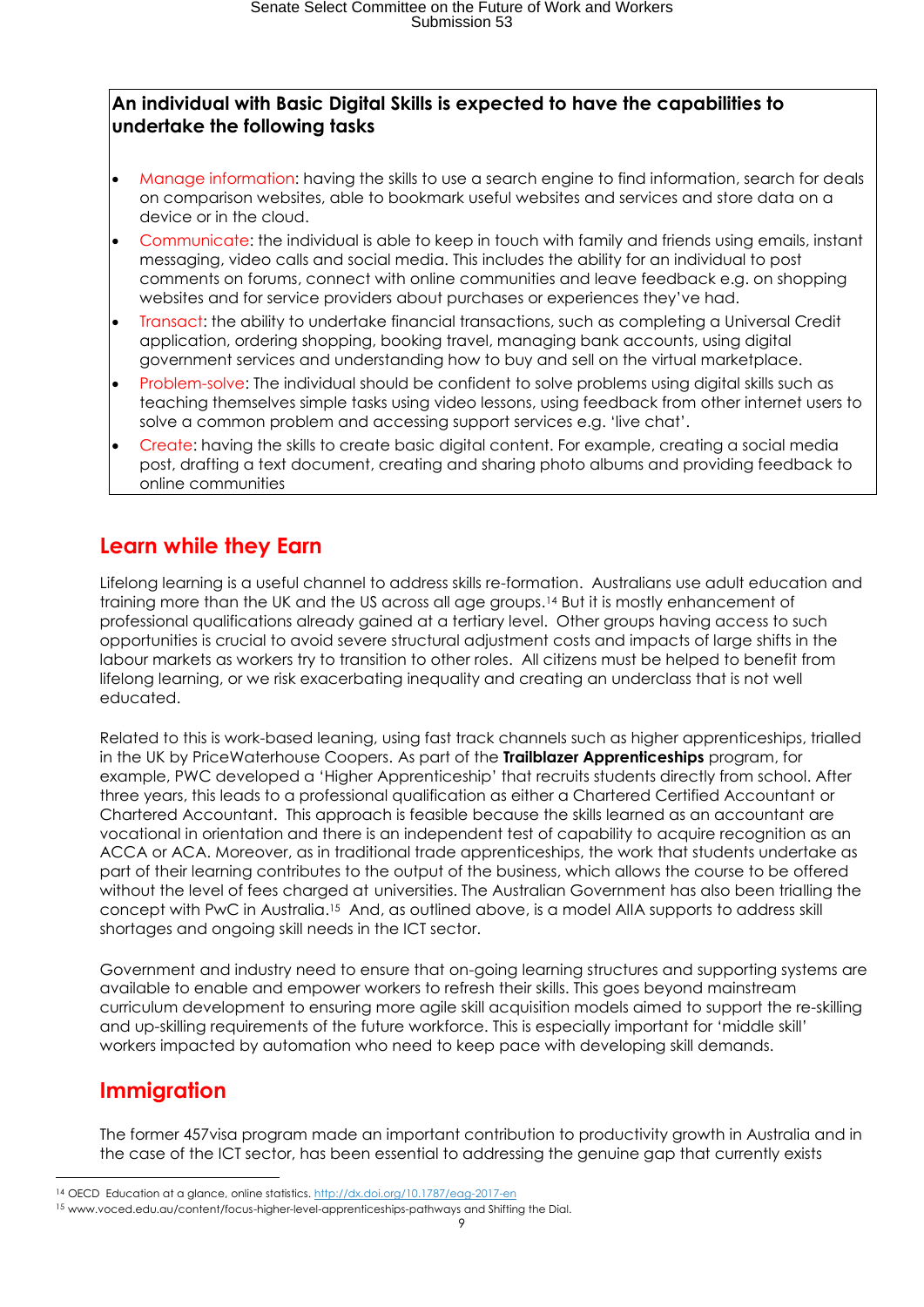between the domestic supply and demand of ICT and new digital technology skills. Individuals who hold 457 visas not only fill real and immediate needs within ICT organisations, but have proven to also make a significant and positive contribution to the Australian economy generating more revenue than cost.

The ICT sector operates in a business environment that is global and highly mobile – more so than any other industry. The skills required in the ICT industry undergo rapid change at the same time that strong growth in demand is expected. This increases pressure to find suitably qualified staff in emerging ICT specialisations that are critical to delivering major ICT initiatives and driving innovative solutions across the broad range of industry sectors. The skills shortage in the ICT sector is therefore, a real concern both in the immediate and long-term. ICT is Australia's fastest growing sector - growing at some 4% pa compared to 2.1% pa for the workforce as a whole.

Our current visa programs are inadequate to support the attraction and retention of next generation ICT talent. The programs make it very difficult for young, experienced, well educated workers from UK, US, Canada and Europe with excellent English and badly needed skill sets to enter Australia and stay. Instead, the revised policy opens up too many short-term visas, where the long-term commitment is not to Australia and the high percentage of earnings are often repatriated. This does not assist the ICT industry except as a stop-gap measure.

#### *Suggested Solution:*

*Create an immigration program aimed at specific countries where graduates are highly qualified from top Universities, speak English fluently, with degrees in required skills, and allow them a separate visa stream that leads to Permanent Residence after 2 years. This is not available under the current policy, and its introduction would attract a significant number of highly talented individuals to immediately ease the crisis in some technology sectors. These are not people who will require social services, translation services, or support. They could require an employment offer, or sufficient funds to start a business, to qualify.*

#### **Regulatory Barriers**

Digitally driven businesses, especially those that own no assets, do not 'employ' workers in the traditional sense, and operate only online are continuously challenged by the existing regulatory framework of relatively inflexible awards, entitlements and practices applying to 'old-economy' business platforms. Examples such as Uber, Airbnb and others are well-known.

But more mainstream digital enterprises and even sectors such as manufacturing and construction that increasingly use automation where they can, face regulatory obstacles in areas such as contractual engagement versus collective bargaining under the Fair Work Act, long service leave entitlements and their mobility across different workplaces, and the characterisation of technologybased work. While our current industrial relations system underpins the quality and stability of work and safety conditions enjoyed by many, technology is changing the way we work and the work we do. The extent to which existing laws, regulations and policies are keeping pace with changing technology, work conditions and emerging workplace structures is unclear. It is very likely these will require adjustment.

#### *Suggested Solution:*

*AIIA suggests that if the Government establishes a Future Workplace Action Group, it must address existing regulations to modernise them as appropriate in line with anticipated changes as well as recommendations made in 201516 in a Review by the Productivity Commission. This should be a constructive narrative, rather than one that creates fear and anxiety or undermines the confidence of the workforce generally.*

**<sup>.</sup>** <sup>16</sup> Australia's Workplace Relations Framework (released 21 December 2015) [file://localhost/\(https/::www.pc.gov.au:inquiries:completed:workplace](file:///C:/(https/::www.pc.gov.au:inquiries:completed:workplace-relations%23report).)[relations -](file:///C:/(https/::www.pc.gov.au:inquiries:completed:workplace-relations%23report).) report).